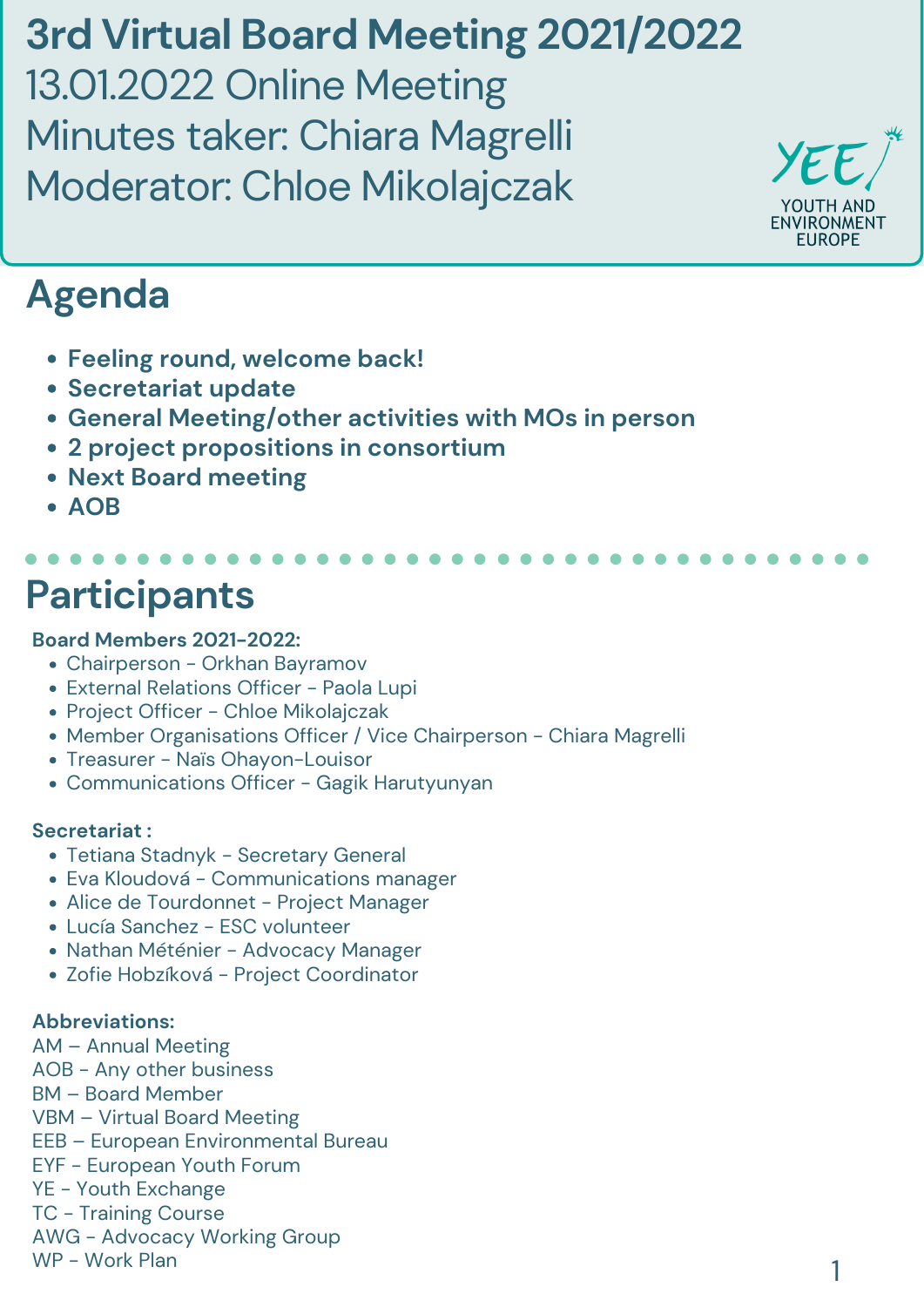**3rd Virtual Board Meeting 2021/2022** 13.01.2022 Online Meeting Minutes taker: Chiara Magrelli Moderator: Chloe Mikolajczak



# **Minutes**

### **1. Secretariat updates**

• Summed-up: Chiara asks whether it's possible to plan the General Meeting in person or create any other moment to meet-up in person with the MOs.

- Alice will be leaving YEE on the 17th of January. The new call for Project Manager is already out, and the Board can inform people who could be a good fit.
- Nathan will have his contract changed from 28-25h and change position title to Advocacy and Partnership manager. This needs to be approved by the board.
- YEE received the grants for advocacy for 2022-2023 and there are some more funds to extend the contract for Pegah to full-time. Chloe asks if the advocacy position has to be from Prague. Tanya answers it has to, to employ someone full-time. As an employer, it would feel less comfortable to employ someone without certain benefits and according to HR it is a more complicated process. Big difference between working in the office vs. remotely. • Since the 17th, to go to the office YEE peeps will have to be tested twice a week. Board to vote on Nathan's change in contract hours + position title: all the board members agree. • Board vote on Pegah's full-time employment and starting this procedure: all the board members agree. Eva asks whether Pegah will start full-time before the process is over. Tanya needs to check and discuss with her, but it could be.

## **2. General activities/other activities with MOs in person**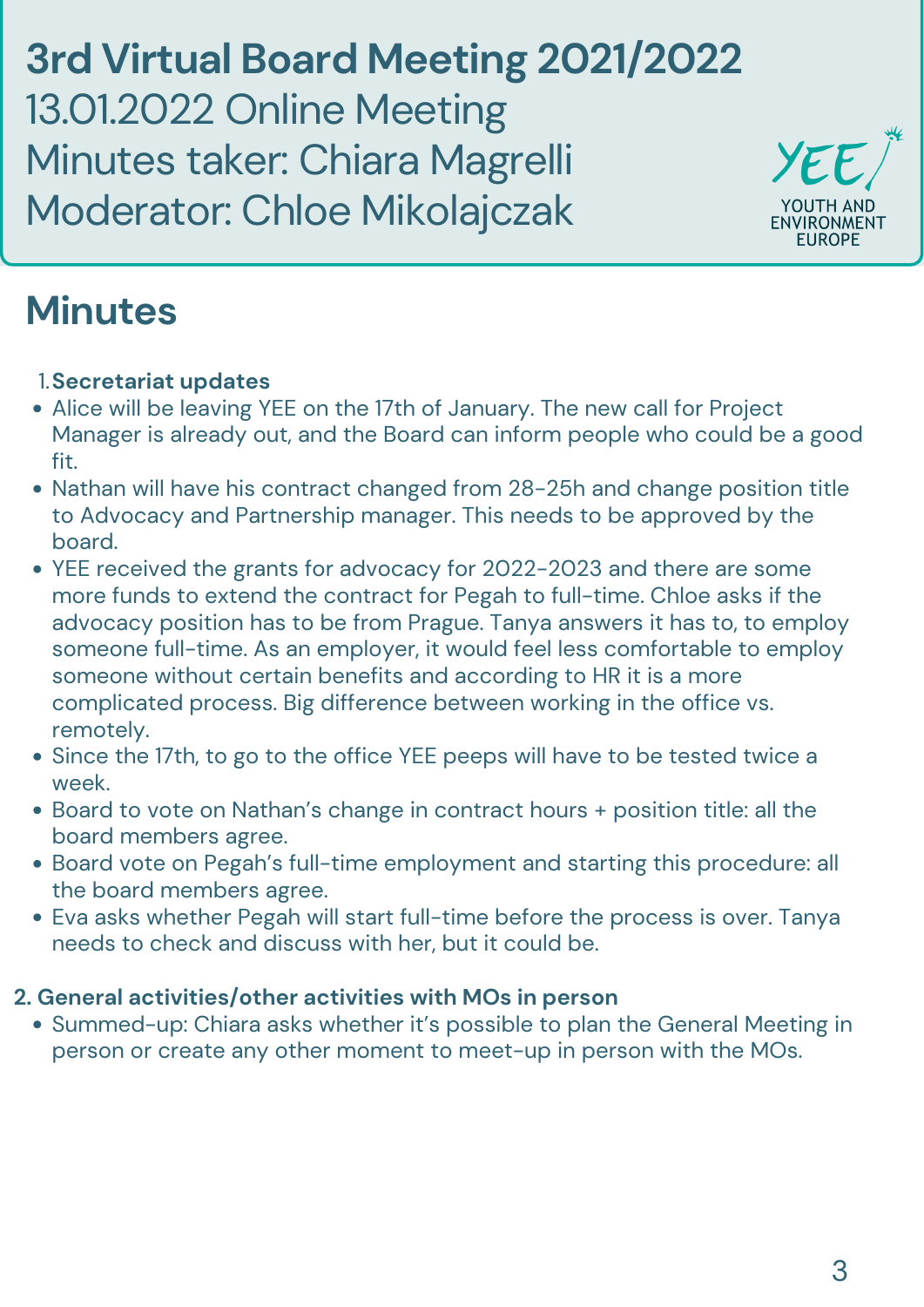**3rd Virtual Board Meeting 2021/2022** 13.01.2022 Online Meeting Minutes taker: Chiara Magrelli Moderator: Chloe Mikolajczak



# **Minutes**

- Tanya explains that the EYF project that got approved is on marginalised communities and rural communities (working with Gagik and Yeghvard). There are three activities: one is an international training, one is local action where people participating in the training will act-upon, and the third activity is a series of one-to-one meetings. MOs send visiting delegates to one another. Selection of countries where it could be easier to travel in between due to COVID; it is easier to do it within a country, rather than an international training. This is already secured! Tanya is still waiting for the Erasmus + operational grant reply in March.
- Nathan adds that in YEE they work with with Paola with the European Green Capital/Green cities and Grenoble (green capital awardee for 2022) and working towards having delegates going to these conferences and connecting this to the YEE General Assembly. A new Project Lead was also welcome in

the advocacy team, Liz, who will help organise the practical side of the General Assembly.

Chloé updates on the proposals suggestions that were received. For one on empowering youth in the just transition, which is about sub-granting money from the European Commission, Tanya, Orkhan and Chloé will still go ahead with applying but the chances are very slim since only one project will be selected. For the second one, Horizon 2020 consortium they have identified several groups as to what climate doomsday looks like. YEE has been identified for the youth part. The goal of the whole project is to model what policies and actions need to be taken now to prevent what the worst outcome would be for 2030 and 2050. Based on this they want to publish a policy manifesto. The project won't start until late 2023 and will go on until 2026. Is YEE happy to engage in something that requires some time but none of us will start working on for much later; some risks are involved.

#### **3. Project propositions in consortium**